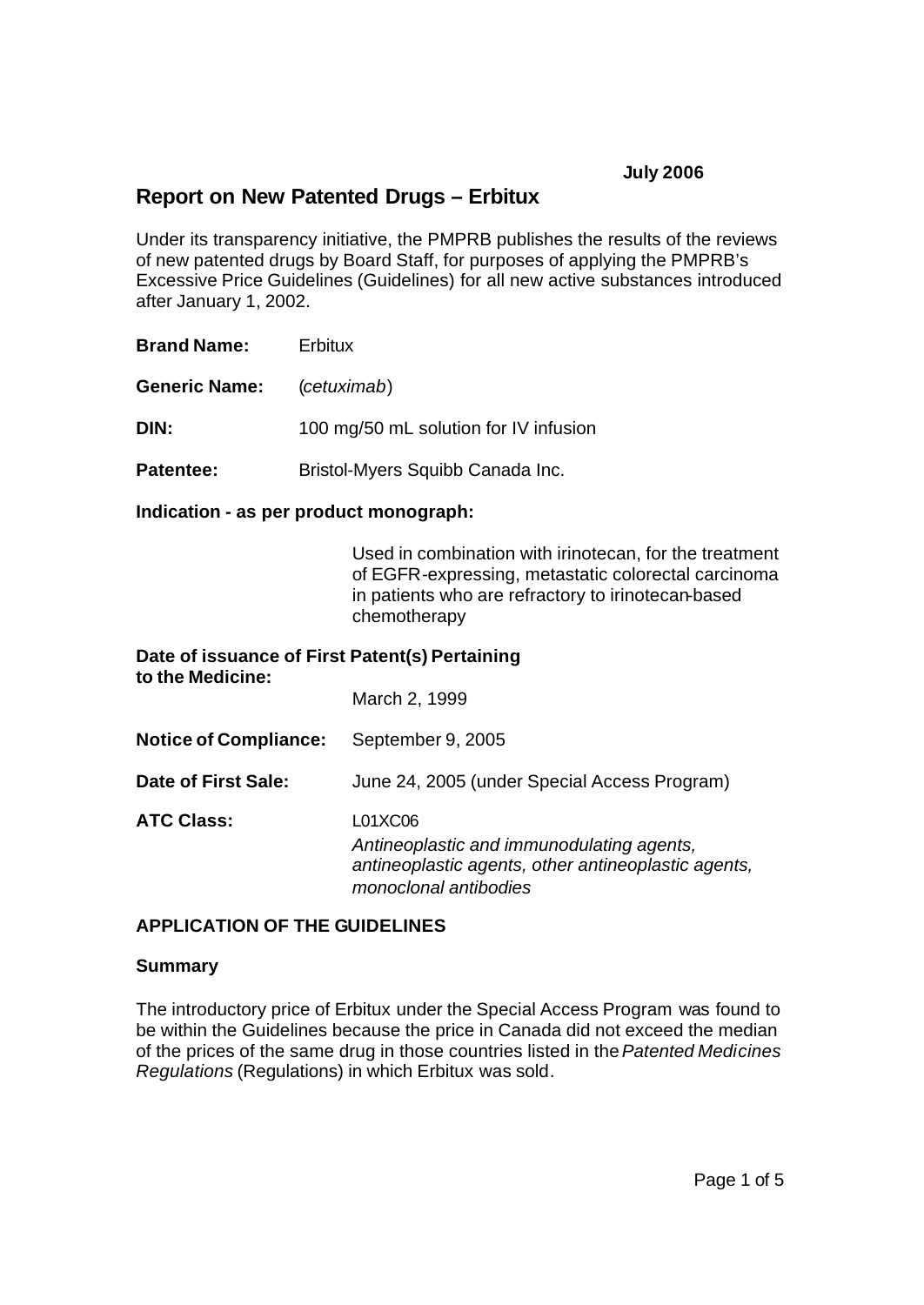# **Scientific Review**

Erbitux is a new active substance and the PMPRB's Human Drug Advisory Panel (HDAP) recommended that Erbitux be reviewed as a category 3 new medicine as it provides moderate, little or no improvement over comparable medicines). Although Erbitux is the first agent that treats EGFR-expressing tumours, it did not meet the criteria for a category 2 new medicine (breakthrough or substantial improvement).

The HDAP did not identify any comparators for the conduct of a Therapeutic Class Comparison (TCC) Test since Erbitux is the first agent that treats EGFR-expressing tumours.

# **Price Review**

Under the Guidelines, the introductory price of a new category 3 drug product will be presumed to be excessive if it exceeds the prices of all comparable drug products, based on a TCC test, or if it exceeds the prices of the same medicine in the seven countries listed in the Regulations. The HDAP did not identify any comparators for the conduct of a TCC test. The Guidelines further state that when it is inappropriate or impossible to conduct a TCC test, Board Staff will give primary weight to the median of the international prices identified in an International Price Comparison (IPC) test. See the PMPRB's *Compendium of Guidelines, Policies and Procedures* for a more complete description of the Guidelines. The price of Erbitux under the Special Access Program was within the Guidelines as the price in Canada did not exceed the median of the international prices identified in an IPC test. The table below does not include a price for Erbitux in Canada as there is no publicly available source for its price.

| $11111$ $24400101$ $7$ $1$ $21124$ $10417$ $10$ $20001111001$ $20000$ |                           |
|-----------------------------------------------------------------------|---------------------------|
| <b>Country</b>                                                        | Price per 2 mg/mL         |
| Canada                                                                | no public price available |
| France                                                                |                           |
| Germany                                                               | \$321.0439*               |
| Italy                                                                 | \$327.2386*               |
| Sweden                                                                | \$351.9374*               |
| Switzerland                                                           | \$294.5317*               |
| UK                                                                    | \$302.1213*               |
| <b>US</b>                                                             | \$673.4977                |
| Median                                                                | \$324.1413                |

## **Introductory Period (July to December 2005)**

\* Derived based on methodology set out in Verification of Foreign Patented Drug Prices (2000), PMPRB Study Series S-0215.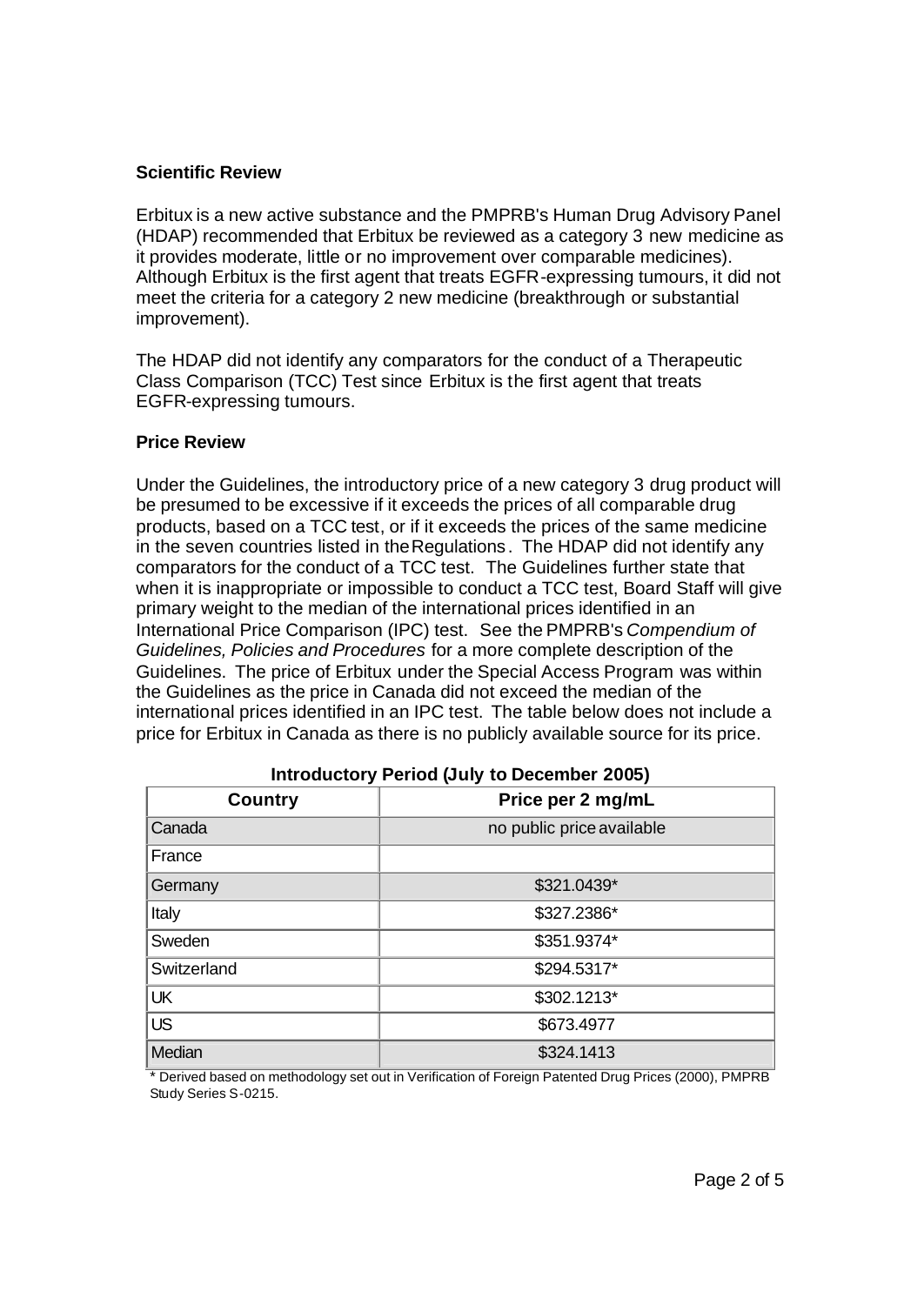#### **Sources:**

**Germany:** Rote Liste, July 2005 **France:** Published in formulary, no price listed, Sempex, August 2005 **Italy:** L'informatore farmaceutico, December 2005 **Sweden:** Prislista, November 2005 **Switzerland:** Medwin Web site, July-December 2005 **U.K.:** Mims Web site, December 2005 **U.S.:** Average of Thomson Micromedex Wholesale Acquisition Cost (WAC), October 2005 and Federal Supply Schedule (FSS), July-December 2005.

*Where comparators and dosage regimens are referred to in the Summary Reports, they have been selected by the PMPRB Staff and the HDAP for the purpose of carrying out the PMPRB's regulatory mandate, which is to review the prices of patented medicines sold in Canada to ensure that such prices are not excessive. The publication of these reports is also part of the PMPRB's commitment to make its price review process more transparent.*

*The information contained in the PMPRB's Summary Reports should not be relied upon for any purpose other than its stated purpose and is not to be interpreted as an endorsement, recommendation or approval of any drug nor is it intended to be relied upon as a substitute for seeking appropriate advice from a qualified health care practitioner.*

#### **References – Erbitux**

- 1. Badarinath S, Mitchell EP, Jennis A, *et al*. Cetuximab plus FOLFOX for colorectal cancer (EXPLORE): Preliminary safety analysis of a randomized phase III trial. J Clin Oncol 2004;22(14S):3531.
- 2. British Columbia Cancer Agency. Chemotherapy Protocols. Gastrointestinal. Available at: http://www.bccancer.bc.ca/HPI/ChemotherapyProtocols/Gastrointestinal/default.h tm
- 3. Cancer Care Ontario. Chemotherapy Regimens. Gastrointestinal. Colorectal. Available at: http://www.cancercare.on.ca/access\_152.htm#colorectal
- 4. Cunningham D, Humblet Y, Siena S, *et al*. Cetuximab monotherapy and cetuximab plus irinotecan in irinotecan-refractory metastatic colorectal cancer. N Engl J Med 2004;351:337-45
- 5. European Medicines Agency. Erbitux. Clinical efficacy. November 19, 2004. Available at: http://www.emea.eu.int/humandocs/Humans/EPAR/erbitux/erbitux.htm
- 6. Hoff PM. Future directions in the use of antiangiogenic agents in patients with colorectal cancer. Semin Oncol 31(suppl 17):17-21.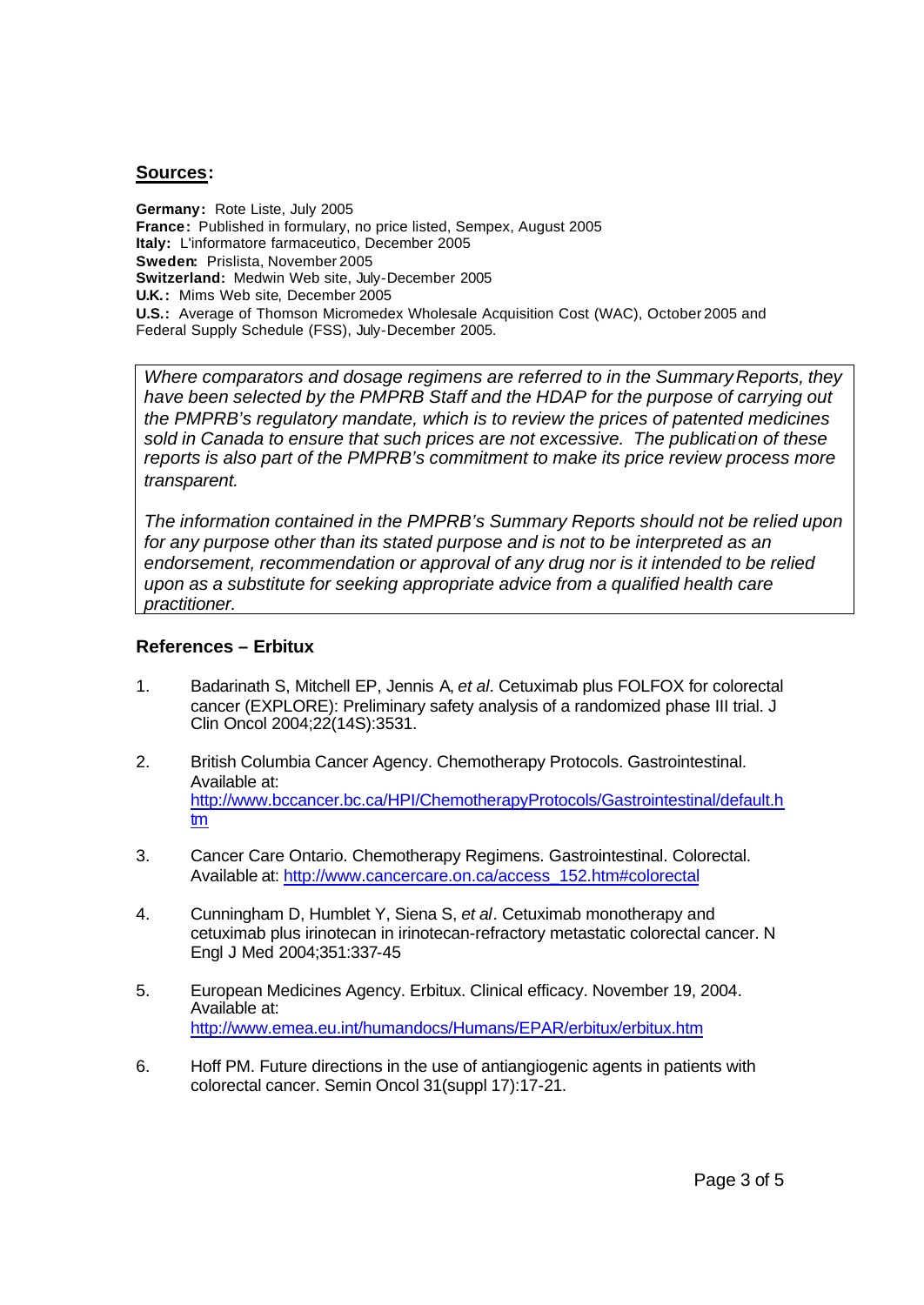- 7. Lenz HJ, Mayer RJ, Gold PJ, *et al*. Activity of cetuximab in patients with colorectal cancer refractory to both irinotecan and oxaliplatin. J Clin Oncol 2004;22(14S):3510.
- 8. Maroun J, Ng E, Berthelot JM, *et al*. Lifetime costs of colon and rectal cancer management in Canada. Chronic Dis Can 2003;24:91-101. http://www.phacaspc.gc.ca/publicat/cdic-mcc/24-4/c\_e.html (accessed March 11, 2005).
- 9. Meyerhardt JA, Mayer RJ. Systemic therapy for colorectal cancer. N Engl J Med 2005;352:476-87.
- 10. Mirtsching B, Headlee C, Beasley S, *et al*. Cetuximab single-agent activity in refractory metastatic colorectal cancer: Single-center experience. J Clin Oncol 2004;22(14S):3703.
- 11. National Cancer Institute of Canada. Canadian Cancer Statistics 2004. Toronto: NCIC, 2004. http://www.ncic.cancer.ca/vgn/images/portal/cit\_86751114/14/35/195991821ncic stats2004 en.pdf (accessed March 14, 2005)
- 12. National Comprehensive Cancer Network Colon Cancer Panel. Colon Cancer. Version 2.2005. http://www.nccn.org/professionals/physician\_gls/PDF/colon.pdf (accessed March 14, 2005)
- 13. National Comprehensive Cancer Network Rectal Cancer Panel. Rectal Cancer. Version 2.2005. http://www.nccn.org/professionals/physician\_gls/PDF/rectal.pdf (accessed March 14, 2005)
- 14. Product monograph of Erbitux (cetuximab). Bristol-Myers Squibb, Princeton NJ. February 2004 and December 21, 2004.
- 15. Reynolds NA, Wagstaff AJ. Cetuximab in the treatment of metastatic colorectal cancer. Drugs 2004;64:109-18.
- 16. Rosenberg AH, Loehrer PJ, Needle MN, *et al*. Erbitux (IMC-C225) plus weekly irinotecan (CPT-11), fluorouracil (5FU) and leucovorin (LV) in colorectal cancer (CRC) that expresses the epidermal growth factor receptor (EGFr). American Society of Clinical Oncology Annual Meeting 2002. (abstract 536). http://www.asco.org/ac/1,1003, 12-002636-00\_18-0016-00\_19-00536,00.asp (accessed March 31, 2005)
- 17. Rougier P, Raoul JL, Van Laethem JL, *et al*. Cetuximab + FOLFIRI as first-line treatment for metastatic colorectal CA. J Clin Oncol 2004;22(14S):3513.
- 18. Saltz LB, Meropol NJ, Loehrer PJ, *et al*. Phase II trial of cetuximab in patients with refractory colorectal cancer that expresses the epidermal growth factor receptor. J Clin Oncol 2004;22:1201-8.